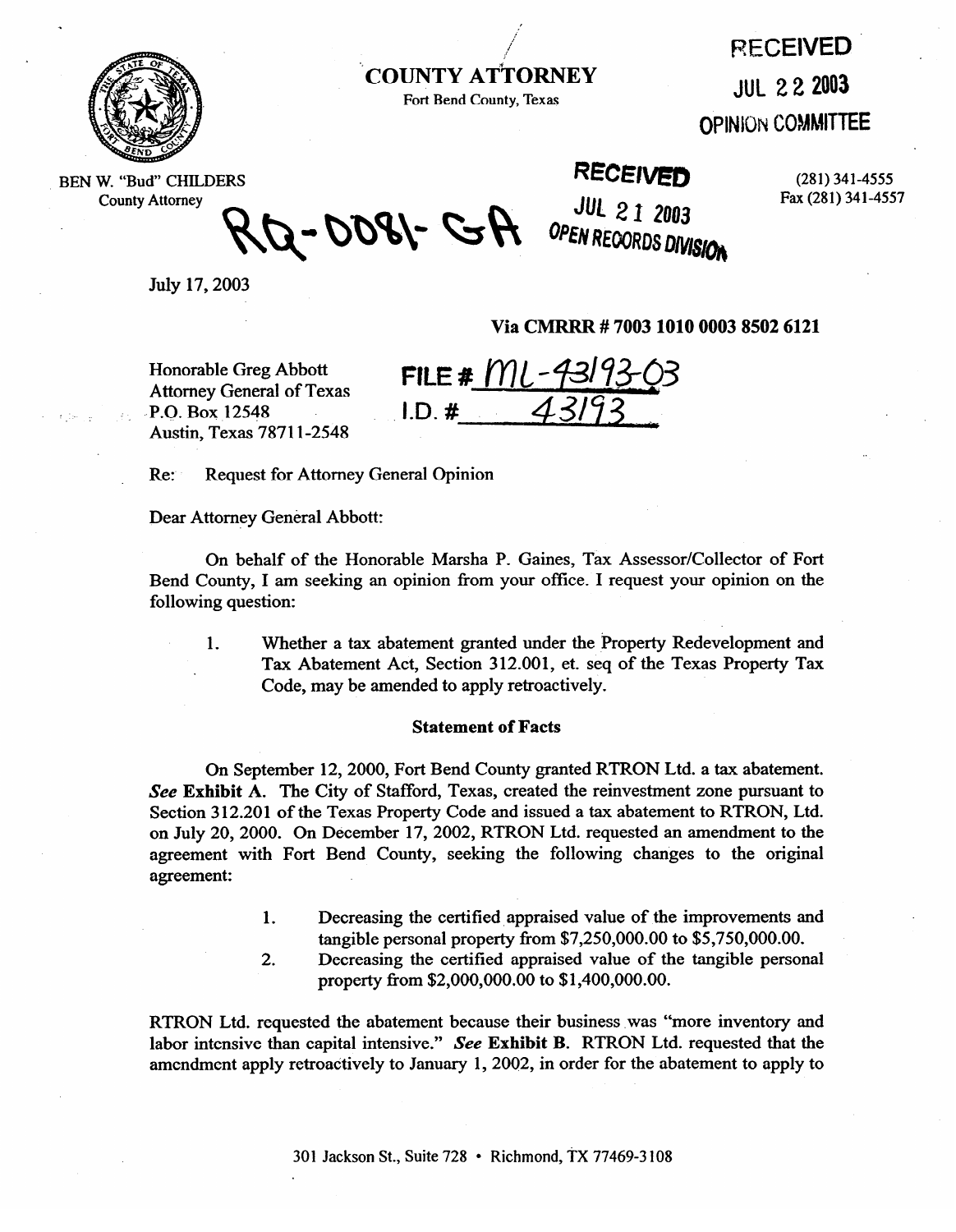**Honorable Greg Abbott July 17,2003 Page 2 of 3** 

tax year 2002. If the abatement was not applied retroactively, the abatement granted to RTRON Ltd. would not apply to tax year 2002 because RTRON Ltd. would not meet the requirements described above.

While the request for the amendment was pending with Fort Bend County, the taxes for tax year 2002 became due. The taxes were assessed at full value because RTRON Ltd. did not meet the requirements of the tax abatement for tax year 2002. The full taxes Were paid by RTRON Ltd. for tax year 2002 in the amount of \$163,160.35.

On March 25, 2003, the amendment to the tax abatement requested by RTRON Ltd. was approved by the Fort Bend County Commissioners **Court. See Exhibit C. The**  amendment was approved to apply retroactively to January 1, 2002. RTRON Ltd. has requested a refund for the overpayment of taxes paid for tax year 2002 since the amendment was approved to apply retroactively to January 1, 2002, which would place RTRON Ltd. in compliance with the agreement. **See Exhibit D.** 

## **Statutory Authority**

Section 312.001 et-seq. of the Texas Property Tax Code-governs the issuance of tax abatements and Fort Bend County is a taxing unit subject to the terms of this statute. Additionally, Fort Bend County has established guidelines and criteria governing tax  $\alpha$  reductionally, T of Bend County .has established guidelines. and criteria governing tax  $\alpha$ .' %batement agreements' thatarereviewed **every two (2) years. See Exhibit E.** 

Section 312.200 of the Texas Troperty. Tax- Code addresses modifications and .<br>Terminations of tax-abatement agreements: terminations of tax abatement agreements:

§ 312.208. Modification or Termination of Agreement

(a) At any time before the expiration of an agreement made under this subchapter, the agreement may be modified by the parties to the agreement to include other provisions that could have been included in the original agreement or to delete provisions that were not necessary to the original agreement. The modification must be made by the same procedure by which the original agreement was approved and executed. The original agreement may not be modified to extend beyond 10 years *from the date of the original agreement.* (emphasis added).

(b) An agreement made under this subchapter may be terminated by the mutual consent of the parties in the same manner that the agreement was approved and executed.

Section 312.208 does not address the issue of retroactive modifications of tax abatements. The only prohibition addressed is the extension of a tax abatement "beyond abatements. The only prohibition addressed is the extension of a tax abatement "beyond

*from the date* of *the original agreement.* (emphasis added).